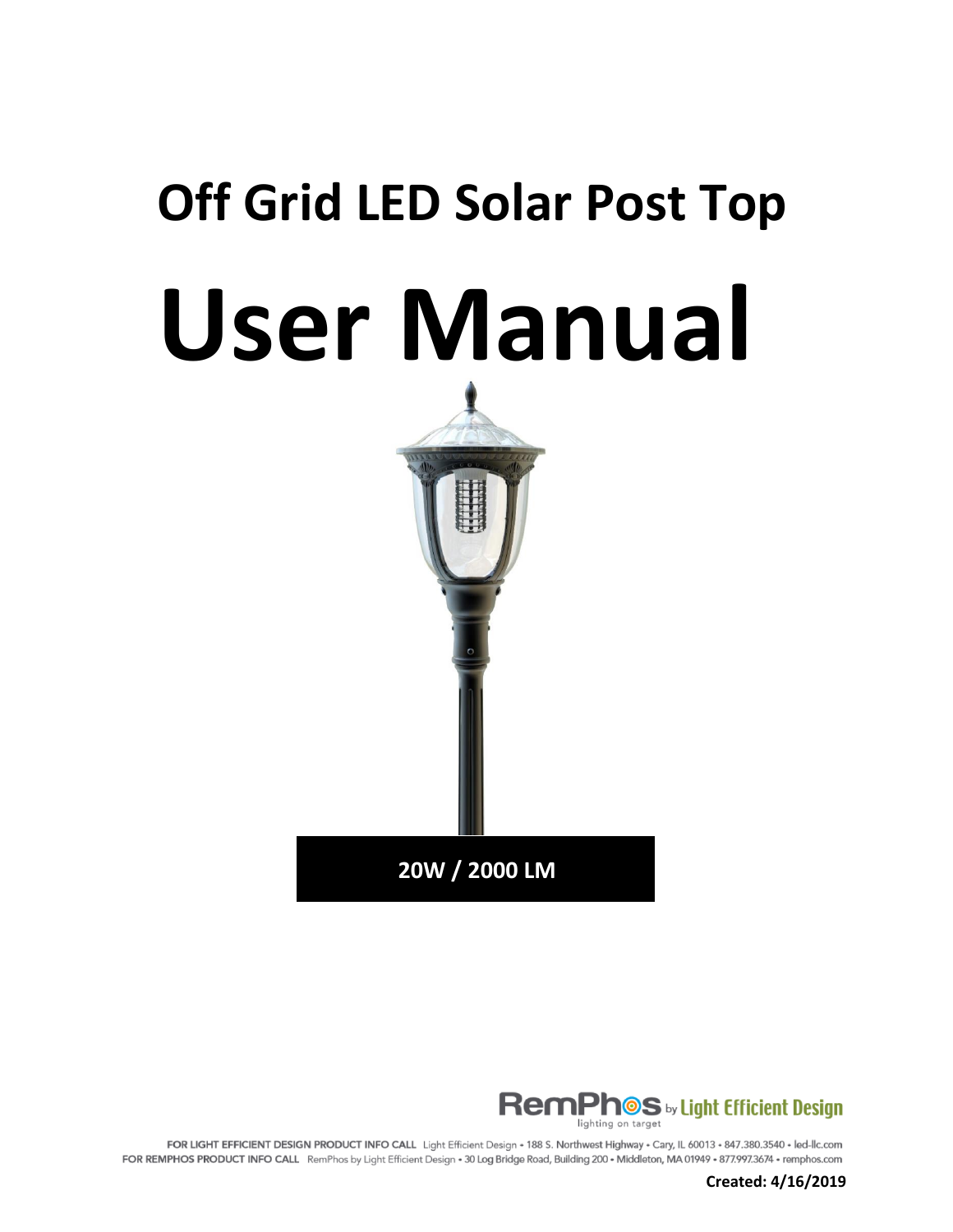| Product Model                   | RP-SPT-20W-40K-SF-G1                 | ➀             |
|---------------------------------|--------------------------------------|---------------|
| Power/Lumen                     | 20W / 2000 LM                        |               |
| Dimension                       | 16.38 in * 32.68 in                  | $\circled{2}$ |
| <b>LEDS</b>                     | 80pcs LEDs                           |               |
| Li-Ion Battery                  | 88.8WH, 14.8V                        |               |
| Solar Panel                     | 12.5W Polycrystalline                |               |
| <b>Working Mode</b>             | Selectable Mode 1 and Mode 2         | $\circled{3}$ |
| Detection Angle/ Area           | 24ft                                 |               |
| Material                        | Aluminum Alloy + Polycarbonate       | $\circled6$   |
| <b>Charge Time</b>              | Around 8-10 hours of sunlight        |               |
| Beam Angle                      | 360°                                 |               |
| IP Degree                       | <b>IP65</b>                          |               |
| Recommended Install Height      | 8-12 ft                              |               |
| <b>Mounting Pole Dimensions</b> | MIN 3 in<br>MAX 3.5 in               |               |
| Warranty                        | 3 YEARS                              |               |
| Packing                         | QTY/CTN: 1pc                         |               |
|                                 | Charging Temperature 32°F ~ 149°F    |               |
| <b>Battery Charing Temp</b>     | Discharging Temperature -4°F ~ 149°F |               |
| <b>Fixture Operating Temp</b>   | $-4$ °F ~ 149°F                      |               |
| <b>EPA Rating</b>               | 2.2                                  |               |



- **1. Decoration Piece**
- **2. Solar Panel**
- **3. Lamp**
- **4. PIR Sensor**
- **5. Solar Panel Lens Cover**
- **6. Switch**

### **Special Note:**

- **1. Do not install the lamp where no sunlight is available otherwise the lamp will have a hard time absorbing light. Do not install the lamp under a shadow or between two buildings.**
- **2. Do not use the lamp in an environment with a temperature above 149 F° or below -4 F°, otherwise it will cause rapid attenuation of the battery and affect the batteries longevity or even damage.**
- **3. Choose the operating mode based on your local sunshine and lighting needs.**
- **4. In order to ensure that the lamp works in an ideal state over time, clean the solar panel lens every few months to clear dust and debris.**

#### **Warning:**

- **1. No one should attempt to disassemble the light.**
- **2. It is strictly prohibited to disassemble the battery for personal use.**
- **3. If the lamp doesn't receive any charge for 3-5 days, the battery may be low or out of power, make sure that it receives enough sun during the day and that there isn't anything blocking the sun's rays going to the panel.**



**Easy to install, just use the supplied screws to fix the light to the pole.**

**The fixture will fit poles between 3 in – 3.5 inches**

## **How to Install the Solar Post Top**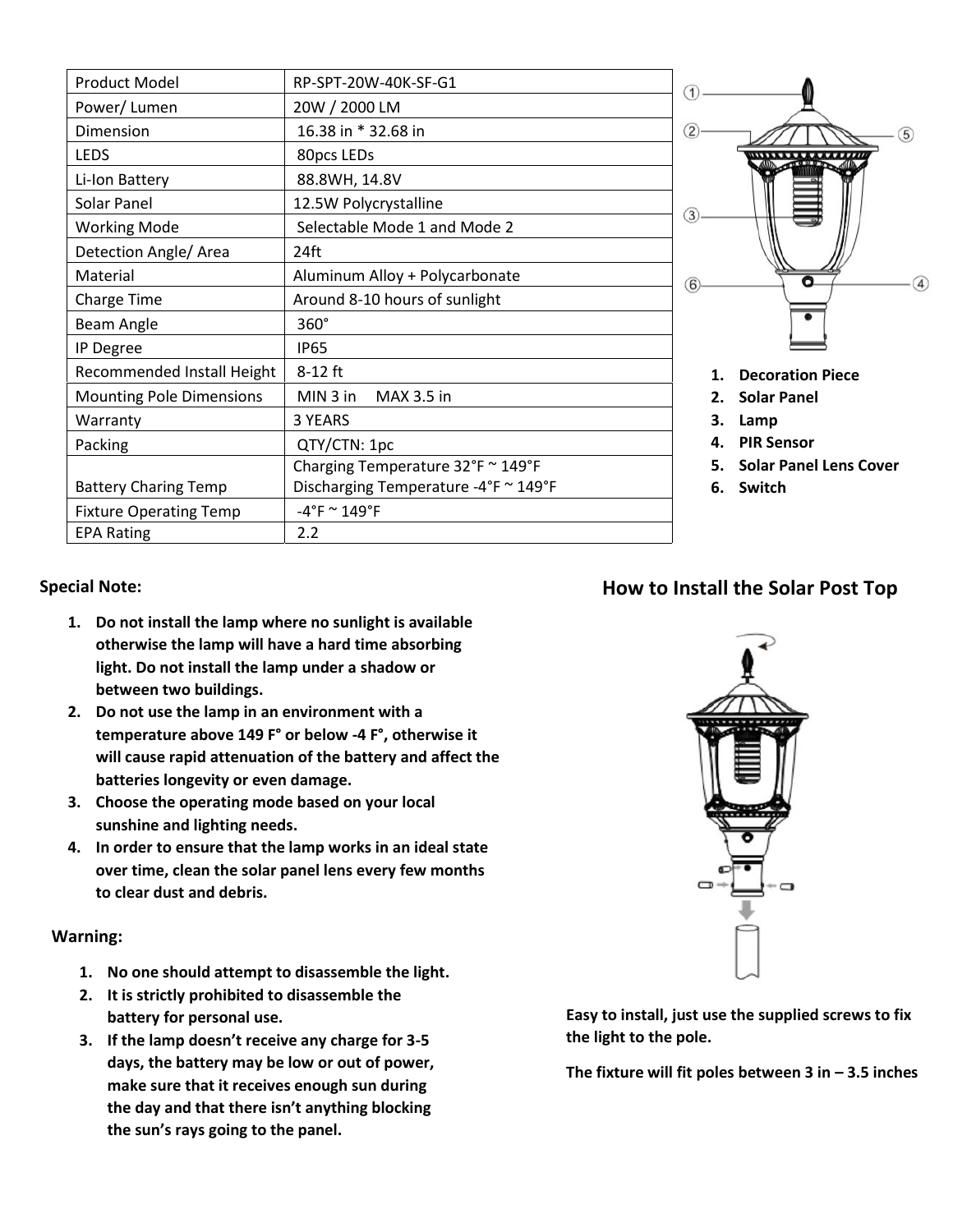# **Instructions**

**Turn on the lamp: Press the button down for 3 seconds to switch on/off.**

**\*To activate or disable the motion sensor, quickly double click the button.**

**Press the button quickly to choose the lighting Mode 1 & 2. Red Indicator for Mode 1 & Green Indicator for Mode 2.**

**The Red Light Indicates that the lamp is running on Mode 1: 5 hours at 35% (700LM) brightness followed by 7 hours at 10% (200LM) brightness until dawn. (During the entire night the lamp will turn up to 100% (2000 LM) for 30 seconds when motion is sensed.**



**The Green Light Indicates that the lamp is running on Mode 2: 5 hours at 30% brightness followed by 5 hours at 10% brightness and then 2 hours at 20% brightness until dawn (During the entire night the lamp will turn up to 100% (2000 LM) for 30 seconds when people are present.**

## **How the Light Operates**

**Example of Modes 1 & 2**



**Phase 1: The light will be off during daytime charging.**



**Mode 1 & 2: Phase 4: At anytime during the night, if people come near the lamp, it will turn up to 2000LM (100%) for 30 seconds delay**



**Mode 1: Phase 2: The light will auto turn on to 700LM (35%) for the first 5 hours at night.**

**Mode 2: Phase 2: The light will auto turn on to 600LM (30%) for the first 5 hours at night.**



**Mode 1: Phase 3: After 5 hours of bright light, the lamp will then turn down to 200LM (10%) until dawn.**

**Mode 2: Phase 3: After 5 hours of bright light, the lamp will then turn down to 200LM (10%) for another 5 hours and then 2 hours at 400LM (20%) brightness until dawn for better early morning ambient light**